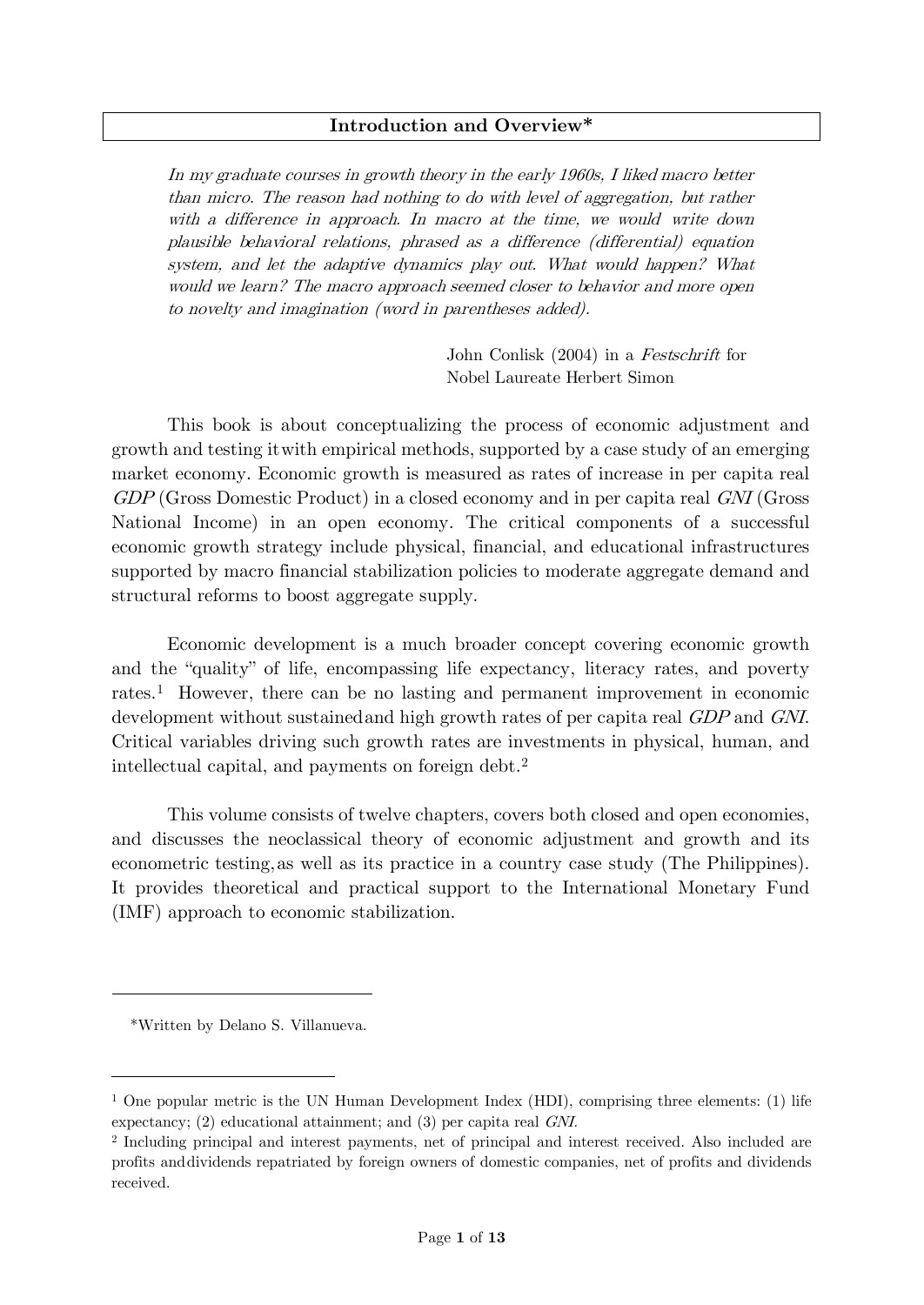Box 1 is a chart classifying models according to whether they refer to a closed or open economy, or whether the saving rate, technical change, or labor participation, respectively, is exogenous or endogenous. Box 2 places each growth model in the classificatory format of Box1.[3](#page-1-0)

## **Box 1. Aggregate Growth Models**

- $EXS = Exogenous$  Saving;
- $ENS =$  Endogenous Saving;
- $EXT = Exogenous Technical Change;$
- $ENT = Endogenous Technical Change;$
- $EXP = Exogenous Labor Partition;$
- $ENP = Endogenous$  Labor Participation



<span id="page-1-0"></span><sup>3</sup> Notes to Box 2 contain definitions of the three levels and related terminologies of Box 1. All models, except one, assume exogenous labor participation. The only growth model with endogenous labor participation is the closed-economy model of Villanueva (2020, **Chapter 3**), with exogenous saving rate and exogenous technical change à la Solow (1956)-Swan (1956) (**Chapter 1**).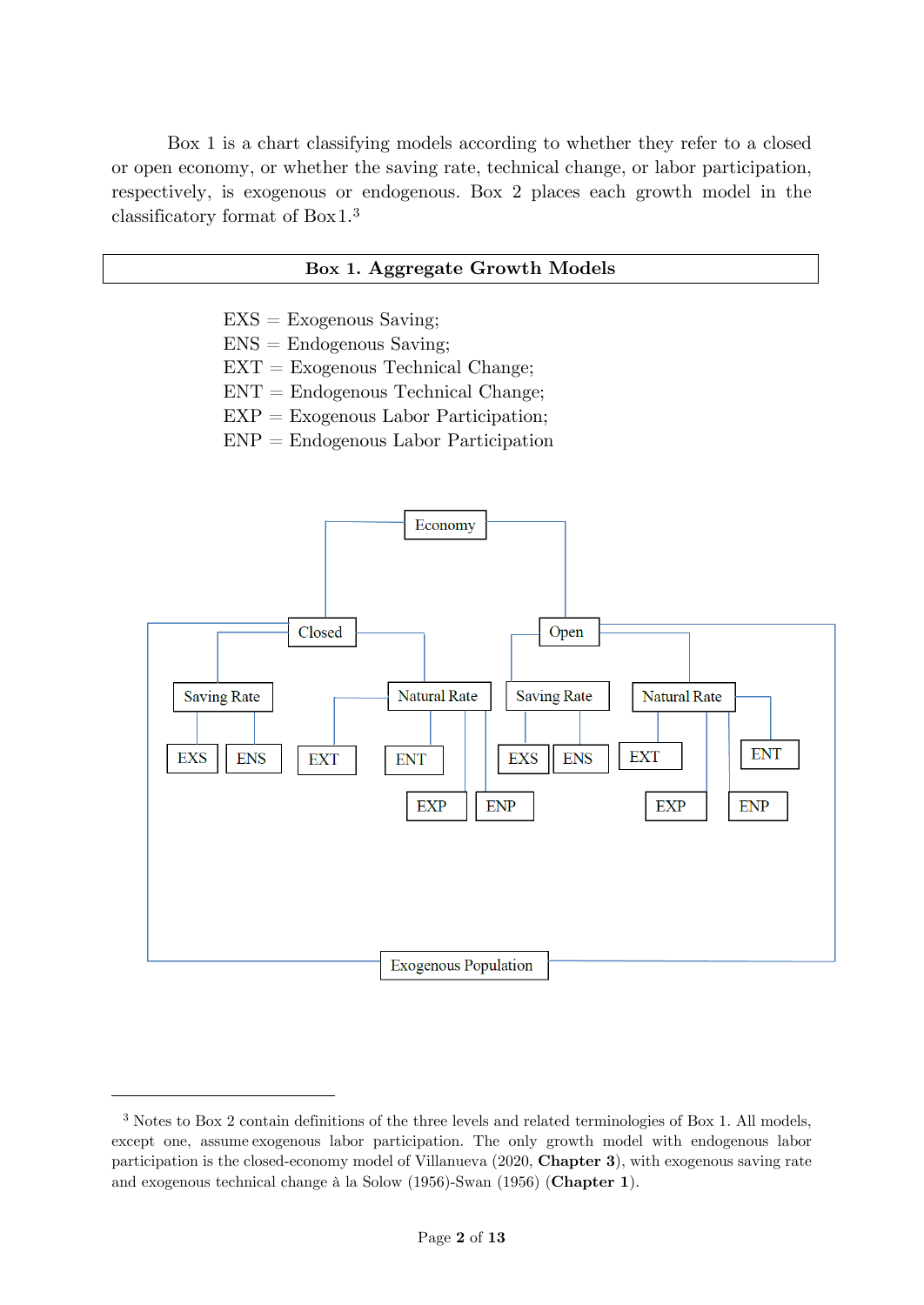## **Box 2. Aggregate Growth Models: Summary Features**

 $C = Closed, O = Open, EXS = Exogenous\ Saving, ENS = Endogenous\ Saving,$ **EXT** = Exogenous Natural Rate via Exogenous Technical Change, **ENT** = Endogenous Natural Rate via Endogenous Technical Change, **EXP** = Exogenous Natural Rate via Exogenous Labor Participation, **ENP** = Endogenous Natural Rate via Endogenous Labor Participation, **L** (effective labor) =  $APN$ ,

 $A = \text{technology or productivity multiplier (index number)}$ ,

 $P =$  labor participation  $(0 < P \le 1)$ ,

 $N =$  population,

 $\frac{L}{L} = \frac{A}{A} + \frac{P}{P} + \frac{N}{N}$  = natural rate,  $\frac{N}{N}$  = exogenous population growth rate.

| <b>Various Growth Models</b>       | $\mathbf C$  | $\mathbf{O}$ | <b>EXS</b>   | <b>ENS</b>   | <b>EXT</b>   | <b>ENT</b>   | <b>EXP</b>   | <b>ENP</b> |
|------------------------------------|--------------|--------------|--------------|--------------|--------------|--------------|--------------|------------|
| Ramsey (1928)                      | ✓            |              |              | $\checkmark$ | ✓            |              | ✓            |            |
| <b>Harrod</b> (1939)               | ✓            |              | $\checkmark$ |              | ✓            |              | ✓            |            |
| Domar (1946)                       | $\checkmark$ |              | ✓            |              | ✓            |              | ✓            |            |
| Solow (1956)                       | ✓            |              | ✓            |              | ✓            |              | ✓            |            |
| Swan (1956)                        | $\checkmark$ |              | ✓            |              | $\checkmark$ |              | $\checkmark$ |            |
| Arrow (1962)                       | ✓            |              | $\checkmark$ |              | ✓            |              | ✓            |            |
| Cass (1965)                        | ✓            |              |              | $\checkmark$ | $\checkmark$ |              | ✓            |            |
| Koopmans (1965)                    | ✓            |              |              | $\checkmark$ | ✓            |              | ✓            |            |
| Phelps (1966)                      | ✓            |              | $\checkmark$ |              | ✓            |              | $\checkmark$ |            |
| <b>Conlisk (1967)</b>              | ✓            |              | $\checkmark$ |              |              | $\checkmark$ | ✓            |            |
| Romer (1986)                       | ✓            |              |              | $\checkmark$ |              | $\checkmark$ | $\checkmark$ |            |
| Lucas (1988)                       | ✓            |              |              | ✓            |              | ✓            | $\checkmark$ |            |
| Romer (1990)                       | ✓            |              |              | $\checkmark$ |              | $\checkmark$ | $\checkmark$ |            |
| Grossman & Helpman (1991)          | ✓            |              |              | $\checkmark$ |              | ✓            | ✓            |            |
| Rivera-Batiz & Romer (1991)        | ✓            |              |              | ✓            |              | ✓            | ✓            |            |
| Rebelo (1991)                      | ✓            |              | $\checkmark$ |              | ✓            |              | $\checkmark$ |            |
| Mankiw, Romer & Weil (1992)        | ✓            |              | $\checkmark$ |              | ✓            |              | ✓            |            |
| Barro & Sala-i-Martin (1992)       | ✓            |              | ✓            |              | ✓            |              | ✓            |            |
| Knight, Loayza & Villanueva (1993) | $\checkmark$ |              | ✓            |              | ✓            |              | ✓            |            |
| Villanueva (1994)                  | $\checkmark$ |              | $\checkmark$ |              |              | ✓            | ✓            |            |
| Barro & Sala-i-Martin (1995)       | $\checkmark$ |              |              | $\checkmark$ |              | $\checkmark$ | $\checkmark$ |            |
| Aghion & Howitt (1997)             | ✓            |              |              | ✓            |              | ✓            | $\checkmark$ |            |
| Villanueva (1997)                  |              | $\checkmark$ | $\checkmark$ |              |              | $\checkmark$ | $\checkmark$ |            |
| Villanueva & Mariano (2007)        |              | ✓            | ✓            |              |              | ✓            | $\checkmark$ |            |
| Villanueva (2008)                  |              | ✓            | ✓            |              |              | ✓            | $\checkmark$ |            |
| Villanueva (2020)                  | ✓            |              | ✓            |              | ✓            |              |              | ✓          |
| Villanueva (2021)                  | ✓            |              | ✓            |              |              | ✓            | ✓            |            |
| Villanueva & Mariano (2021)        |              | ✓            |              | $\checkmark$ |              | ✓            | ✓            |            |
| Villanueva (2022)                  | $\checkmark$ |              | $\checkmark$ |              |              | $\checkmark$ | $\checkmark$ |            |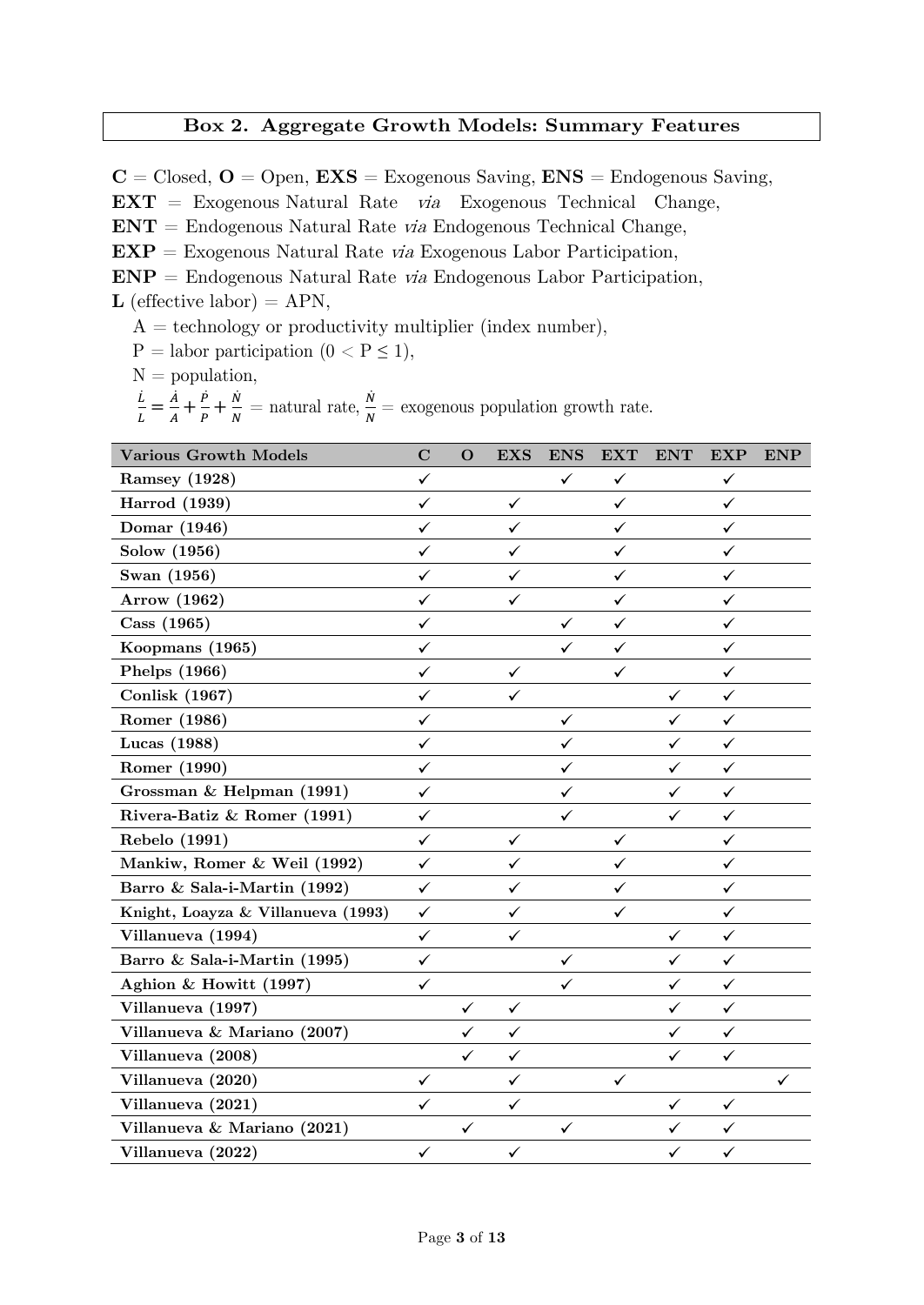# **Economic Adjustment and Growth: Theory and Practice**

Contents About the Authors Acknowledgments Introduction and Overview 1. The Basic Neoclassical Growth Model: A Review 2. Testing the Neoclassical Theory of Economic Growth 3. A Modified Neoclassical Growth Model with Endogenous Labor Participation 4. Capital and Growth 5. Finance and Endogenous Growth 6. Openness, Human Development and Fiscal Policies 7. Does Monetary Policy Matter for Long-Run Growth?

- 8. Outward-Oriented Trade Policies and Economic Growth
- 9. External Debt, Adjustment, and Growth
- 10. Optimal Saving and Sustainable Foreign Debt
- 11. Economic Adjustment and Growth: A Summing Up
- 12. Stabilization Policies and Structural Reforms: The Philippine Case

Index

The narrative on theory begins with the closed economy models of Harrod (1939) and Domar (1946), henceforth H-D, and Solow (1956) and Swan (1956), henceforth S-S. The critical difference between the H-D and the S-S models is the behavior of the warranted rate (saving- investment as a ratio to the capital stock, or capital growth). The H-D model assumes that the warranted rate is an exogenously fixed constant (constant saving-income ratio divided by constant capital-output ratio minus constant depreciation rate). With the natural rate (labor growth) fixed at a constant rate of exogenous Harrod-neutral technical change plus a constant rate of exogenous working population growth, the H-D model has a "knife-edge" dilemma−only by accident does the constant warranted rate match the constant natural rate to achieve full employment on a balanced and stable growth path.

The S-S model provides an elegant solution to the H-D "knife-edge" problem. **Chapter 1** reviews the S-S model's standard neoclassical assumptions and simple structure. With a single homogeneous good produced by a well-behaved neoclassical production that is subject to diminishing returns to capital and labor separately and constant returns jointly, the warranted rate is a negative function of the capital-labor ratio. Along with wage-price flexibility in perfect markets, this ensures the attainment of a full-employment equilibrium growth path that equates the endogenously determined warranted rate to the exogenously fixed natural rate (Hacche, 1979).

The S-S model is a closed economy with an exogenously fixed saving rate and exogenoustechnical change. The Ramsey (1928), Cass (1965), and Koopmans (1965), henceforth R-C-K, model is a closed economy with an optimally derived saving rate,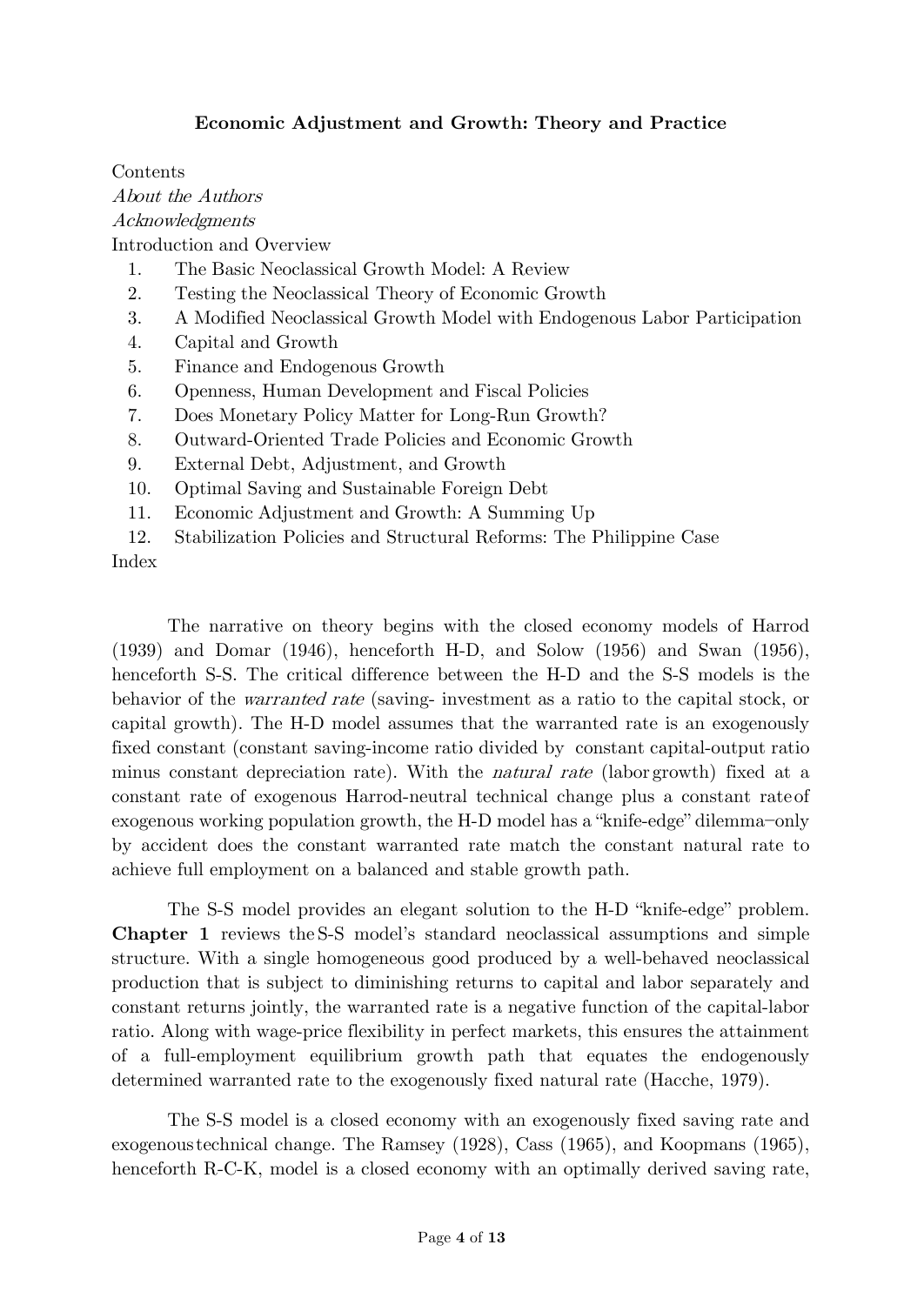and exogenous technical change. The Arrow (1962) model is a closed economy that links learning by doing to either the growth rate of the capital stock or to the capitallabor ratio, making technical change potentially endogenous. The S-S and Arrow models are followed by the closed-economy, fixed saving rate, endogenous technical change model of Conlisk (1967), a neglected first attempt at making labor-augmenting technical change (a component of the natural rate) a positive function of the capitallabor ratio. The Conlisk model makes both warranted and natural rates adjust toward equality, leading to an endogenously determined equilibrium growth of per capita income. A variant of the Conlisk model is Villanueva (1994)[.4](#page-4-1)

During the 1980s and 1990s, S-S was under attack by the new endogenous growth models (discussed below), alleging that it failed to explain observed differences in per capita income across countries. By augmenting the S-S model to include human capital and using a cross-sectional approach, Mankiw, Romer and Weil (1992, or M-R-W) found that the S-S model's predictions were indeed consistent with the empirical evidence.

**Chapter 2** extends the M-R-W model in two directions: First, a panel of timeseries, cross-sectional data is used to determine the significance of country-specific effects assumed away in the cross-sectional approach used by M-R-W, Barro and Sala-i-Martin (1992), and nearly all other studies. In order to exploit the additional information contained in these panel data, the econometric analysis is extended by applying an estimation procedure outlined by Chamberlain (1982, 1983).[5](#page-4-2) [S](#page-4-0)econd, labor-augmenting technical change is influenced by two factors: outward-oriented trade policies and the stock of public infrastructure. The empirical results support the view that both country-specific and time-varying factors such as human capital, public investment and outward-oriented trade policies exert positive and significant influence on growth.

Enter the closed-economy, optimally derived saving rate, endogenous technical change models of Romer (1986, 1990), Lucas (1988), Grossman and Helpman (1990, 1991), Rivera-Batiz and Romer (1991),Barro and Sala-i-Martin (1995), and Aghion and Howitt (1997). These new endogenous growth models conclude that the economy's long-run output can grow at least as fast as, or faster than the capital stock,and public policies on saving and investment affect long-run economic growth. In the AK model (Rebelo, 1991), output grows at the same rate as capital stock  $K$ , equal to  $sA$ , where s (larger than the saving rate of the S-S model by the amount of investment in human capital) is the fraction of income saved and invested, and  $A$  is a technological constant[.6](#page-4-3) In the R&D models of Romer (1986), Grossman and Helpman (1991), Barro and Sala-i-Martin (1995), and Aghion and Howitt (1997), firms operate in imperfectly

<span id="page-4-1"></span><span id="page-4-0"></span><sup>4</sup> Villanueva's reference to the Conlisk model is acknowledged by Agénor (2004, footnote 4, p. 466).

<span id="page-4-2"></span><sup>5</sup> **Chapter 2** uses a panel data approach to estimate an augmented S-S model covering 98 countries (22 industrial and 76 developing) over the period 1960-85, taken from the Penn World Tables in Summers and Heston (1991).

<span id="page-4-3"></span> $6$  The AK model has no transitional growth dynamics. Output growth always equals the steady state level, sA.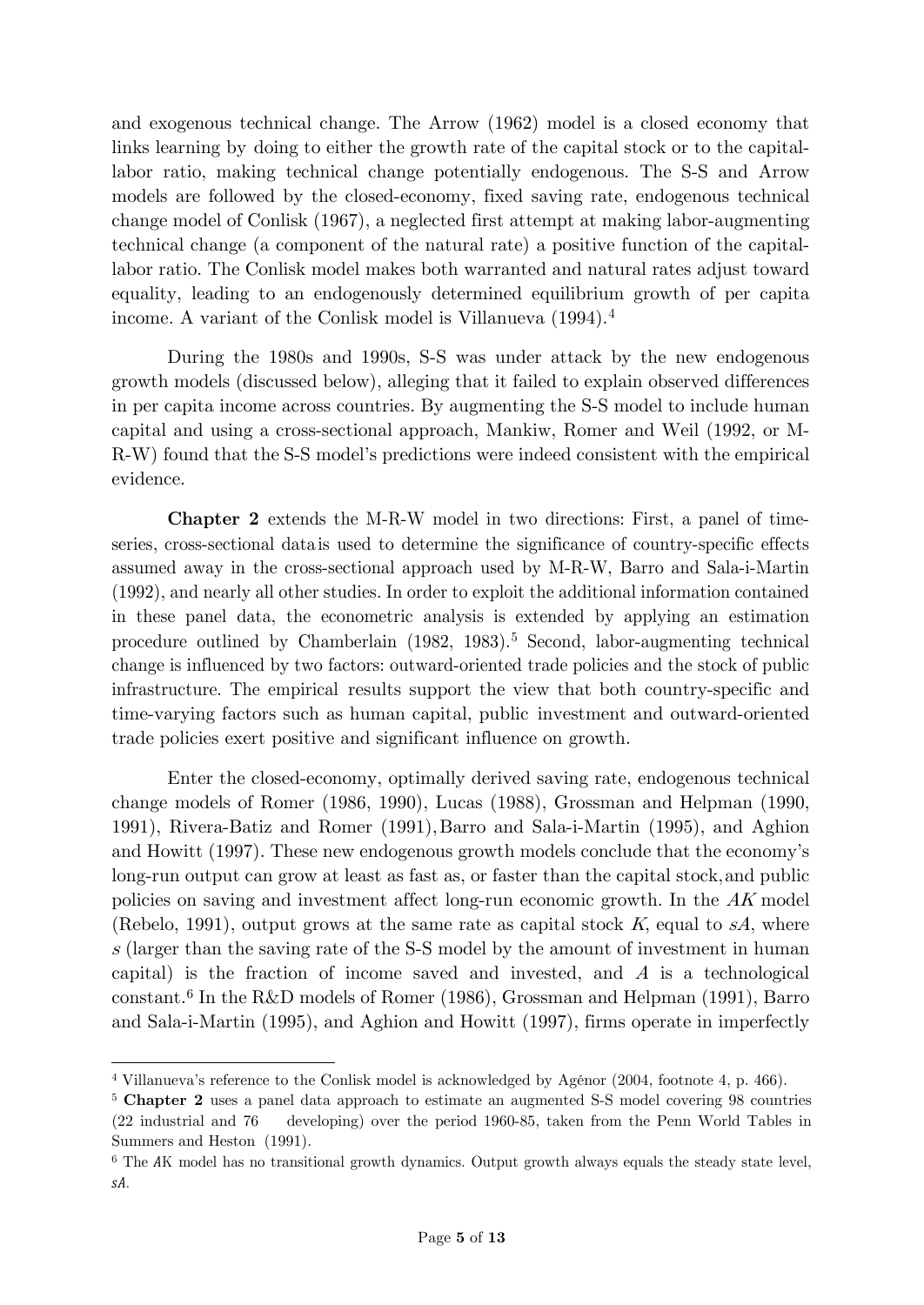competitive markets and undertake R&D investments that yield increasing returns, which are ultimately the source of long-run per capita income growth.<sup>[7](#page-5-0)</sup> On the other hand, the closed-economy, exogenous saving rate, endogenous technical change models of Conlisk (1967) and Villanueva (1994), and the open-economy, endogenous saving rate, endogenous technical change models of Villanueva and Mariano (2007, 2021) were developed under the neoclassical model assumptions of diminishing returns to capital and labor separately and constant returns jointly, operating in perfectly competitive markets with complete wage- price flexibility. Villanueva (1994) and Villanueva and Mariano (2021) are modified versions of the Arrow(1962) learning by doing model, wherein experience on the job raises labor productivity.<sup>[8](#page-5-1)</sup> The equilibrium properties of the new endogenous growth models and of the exogenous saving rate, endogenous technical change models of Conlisk (1[9](#page-5-2)67) and Villanueva (1994, 2021) are similar.<sup>9</sup>

As Box 2 shows, all growth models assume exogenous labor participation. In light of robust econometric results on the determinants of labor participation in 36 advanced economies reported by Grigoli et al. (2018) and independently by CBO (2018), **Chapter 3** modifies the S-S model by introducing endogenous labor participation that responds to the real wage, among other factors, and thus to the ratio of capital to effective labor, making the natural rate fully flexible, much like what the S-S model does for the warranted rate. By allowing a fully adjusting natural rate, both warranted and natural rates adjust to changesin the capital-labor ratio. Thus, the positive growth effects of the saving rate hold in the transition to and in the steady state (a generalization of the S-S model).[10](#page-5-3)

**Chapter 4** presents a closed-economy, neoclassical growth (henceforth, DV) model with two reproducible inputs: physical capital stock and combined stock of human and intellectual capital. In flow terms, these correspond to Solow's (1991) physical, human and intellectual investments. The production process is subject to diminishing returns to capital in perfect markets, in sharp contrast to endogenous growth models that assume increasing returns to capital in imperfect markets. The DV model's predictions are similar to those of new endogenous growth models emphasizing R&D investments. What is different isthat the new endogenous growth

<span id="page-5-0"></span><sup>7</sup> On increasing returns, Solow (1991, p. 12) comments: "As I have emphasized, the key assumptions all seem to require that some economic activity be exempt from diminishing returns. That is hard enough to test for a single industry or process, and eventhen might not settle the relevant question." Conlisk (1967) argues that increasing returns to capital yield explosive growth.

<span id="page-5-1"></span><sup>8</sup> Agénor (2004, pp. 466-471) refers to the 1994 Villanueva (**Chapter 6**) model as "An extension of Arrow's (1962) learning by doing model…(wherein) the productivity of workers increases when the relative availability of capital goods (for instance, the stock of high-performance computers) rises," leading to enhanced long-run growth effects of saving and investment rates.

<span id="page-5-2"></span><sup>&</sup>lt;sup>9</sup> Lucas (1988) specifies effective labor  $L = uhN$ , where h is the skill level, u is the fraction of non-leisure time devoted to currentproduction. The uh variable is T in Villanueva (1994, **Chapter 6**), defined as labor productivity multiplier or technical-change multiplier, and  $uhN = Kh$  in Villanueva (2021, **Chapter 4**), defined as combined human and intellectual capital.

<span id="page-5-3"></span><sup>&</sup>lt;sup>10</sup> **Chapter 1** shows that, in the steady state, the S-S model yields an endogenously determined *level* of per capita income and an exogenously determined growth rate of per capita income.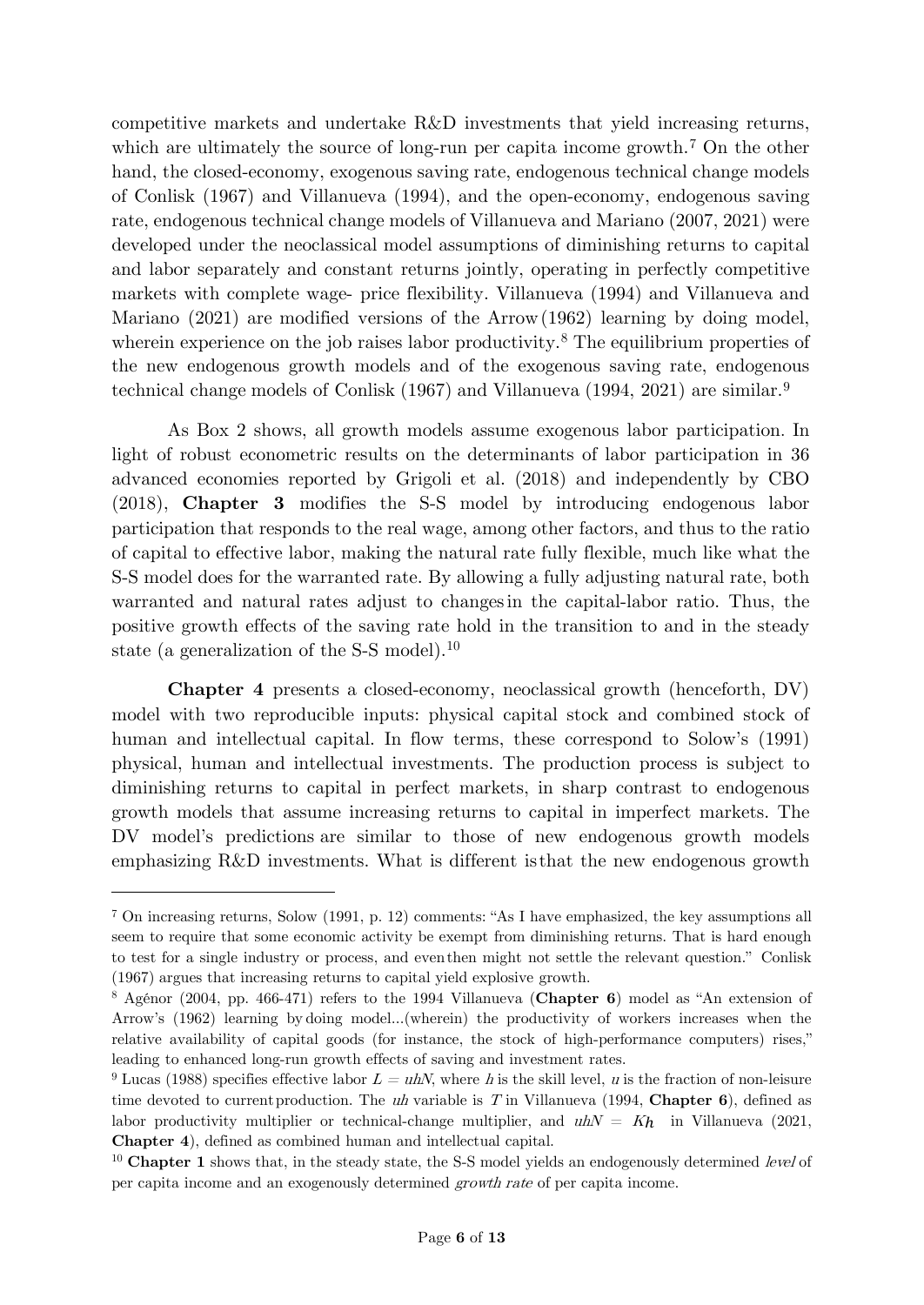models assume increasing returns to capital—incompatible with balanced growth and imperfect markets, while the DV model assumes diminishing returns to capital and perfect markets (standard neoclassical assumptions). The DV model's transitional dynamics is consistent with the empirical findings reported in Chapter 2. The DV model concludes that a high saving rate raises both transitional and steady state growth rates of output through increases in physical, human, and intellectual investments that augment labor productivity—a key extension of the S-S model. Additionally, the DV model derives an optimal rule for choosing the saving rate that maximizes consumer welfare.

**Chapter 5** discusses a simple growth model with a financial sector and endogenous technical change. In a two-class growth model of Pasinetti (1962), there is no financial intermediary that mobilizes bank deposits loaned out to the capitalist class for physical investment. The absence of a capital market also precludes workers from buying capitalists' new issues of stocks and bonds to finance investment.[11](#page-6-0) Thus, the equilibrium rate of return to capital is independent of the saving rate of the working class—what Samuelson and Modigliani (1966) referred to as the Pasinetti paradox. In this chapter's modified Pasinetti model with endogenous growth, the equilibrium rate of return to capital is shown to be a function of all structural parameters, including both saving rates of the capitalist and working classes. Additionally, the modified model explains the recessionary dynamics of the 2007-08 global and regional financial crises.

The next five chapters examine the roles of fiscal, monetary, trade, and external debt management policies in the short run and long-run behavior of per capita income growth. **Chapter 6** analyses the effects of fiscal policies on economic growth and speed of adjustment. It postulates that learning through experience raises labor productivity with three major consequences. First, the equilibrium growth rate of per capita income becomes endogenous and is influenced by government policies. Second, the speed of adjustment to equilibrium per capita income growth increases, and enhanced learning further reduces adjustment time. Third, the optimal net rate of return to capital is higher than the sum of the exogenous rates of technical change and working population growth, or alternatively the optimal saving rate is only a fraction of capital's income share because of endogenous growth and the induced learning associated with increases in the capital stock. Simulation results confirm the model's faster speed of adjustment, and cross-country regression analysis finds that a large part of divergent growth patterns is related to the extent of economic openness, depth of human development and quality of fiscal policies, particularly growth of real

<span id="page-6-0"></span><sup>11</sup> There are, of course, studies linking finance to output growth. For example, the Atje-Jovanovic (1993) model uses an augmented M-R-W (Mankiw, Romer and Weil, 1992) growth format, introducing finance in the form of a stock market as the third input in the aggregate production function, additional to capital and labor. In a more conventional manner, the model of **Chapter 5** views the banking sector as an intermediary that mobilizes workers' deposits on-lent to the capitalists for investments in the capital stock, thus retaining the S-S model's traditional two-input (capital and labor) aggregate production function.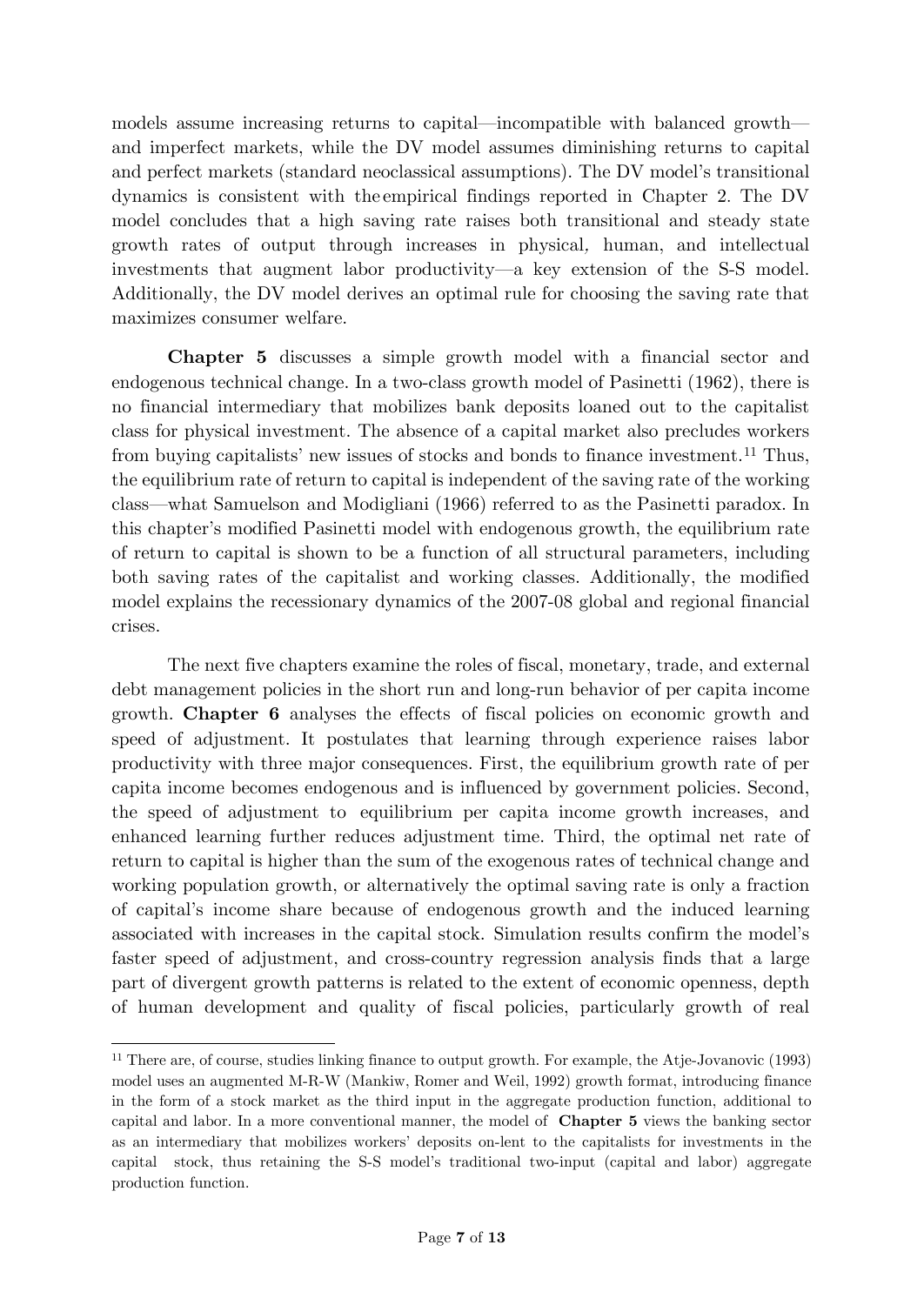expenditures on education and health and avoidance of high fiscal deficits as ratio to  $GDP<sub>12</sub>$  $GDP<sub>12</sub>$  $GDP<sub>12</sub>$ 

**Chapter 7** is an open economy model that modifies and extends the modern macroeconomic model of economic fluctuations presented in the macroeconomics textbook by Hall and Taylor (1997), and links it formally to the S-S model (reviewed in Chapter 1). The integrated model answers the question of whether monetary policy matters for long-run growth, arguing that both levels and growth rates of potential output and real GDP change in economically sensible ways when monetary policy changes. The effects of monetary policy on stabilization and growth are analyzed and simulated.

**Chapter 8** discusses the role of outward-oriented trade policies, particularly export policies, in the behavior of per capita output growth. Because of the central role of exports in the absorption of modern technology, and the interdependence of investment, technical change and the size of the export sector, a successful growthoriented strategy should begin with exporting manufactured goods in early stages of economic development. Trade policies should avoid high protective tariffs because they result in an inefficient industrial sector, prevent the adoption of modern techniques, and stunt factor productivity. In this regard, a crucial policy instrument is a competitive, market-determined exchange rate, complemented by low, nondiscriminatory tariffs and elimination of non-tariff import barriers.

**Chapter 9** explores the joint dynamics of external debt, capital accumulation, and growth.

Reliance on foreign saving has limits, particularly in the current global environment of rising interest rates and risk spreads. The optimal domestic saving rate is derived and estimated using Phelps' (1966) Golden Rule maximization criterion. On the balanced growth path, if consumption per unit of effective labor (or any monotonically increasing function of it) is taken as a measure of the social welfare of society, the domestic saving rate that maximizes consumption per unit of effective labor is chosen. Consistent with this optimal outcome is a sustainable ratio of net external debt to total output.[13](#page-7-1) Using parameters for the Philippines to calibrate the model, the growth model's steady state solution is characterized by a constant capital-effective labor ratio, an optimal domestic saving rate, and a unique external debt-capital ratio. The latter ratio interacts with long-run growth and domestic adjustment, and is determined jointly with other macroeconomic variables, including a country's set of structural parameters. A weakness of the above growth model is its unrealistically high estimate of the optimal saving rate associated with a lack of micro-

<span id="page-7-0"></span><sup>12</sup> See **Chapter 2** for panel data evidence.

<span id="page-7-1"></span><sup>&</sup>lt;sup>13</sup> For research on the sustainability of external debt using various statistical procedures, see Manasse and Schimmelpfenning (2003), Reinhart et al. (2003), Kraay and Nehru (2004), Patillo et al. (2004), and Manasse and Roubini (2005). For an excellent survey, see Kraay and Nehru (2004).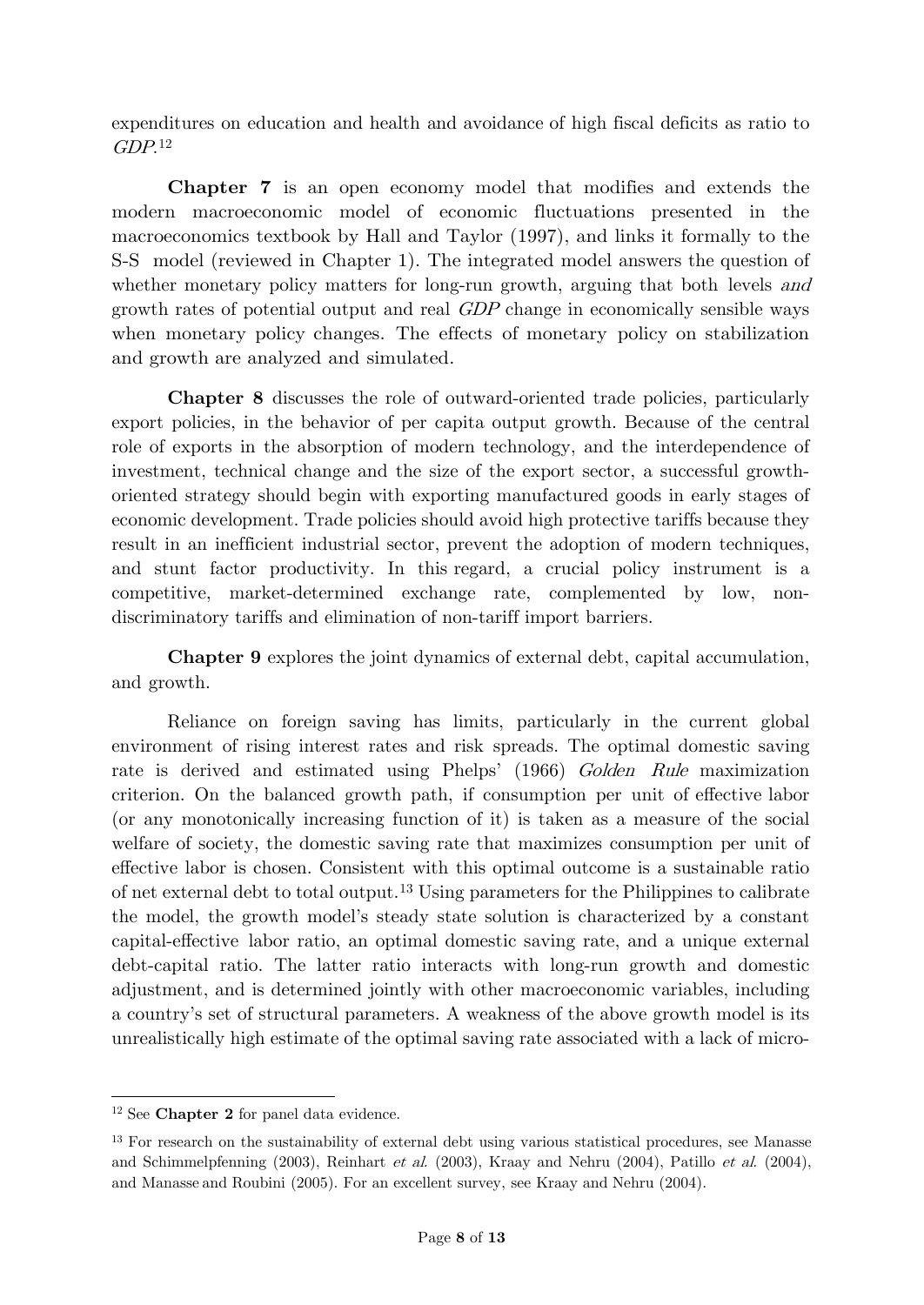foundation, a criticism leveled by Lui (2007).

In response to Lui (2007), **Chapter 10** incorporates consumer preferences explicitly in the optimization process, and presents an open-economy, optimally derived saving rate, and endogenous technical change growth model. More importantly, it incorporates a modified Arrow (1962) learning-by-doing feature. Imports of capital goods with embodied advanced technology allow learning by doing to raise labor productivity and long-run growth. An RCK optimal control setup derives sustainable ratios of foreign debt to GDP and saving rates that maximize the discounted stream of intertemporal consumption. The model generates a feasible range of optimal domestic saving rates corresponding to an estimated range of intertemporal substitution elasticities.<sup>[14](#page-8-1)</sup>

**Chapter 11** reviews the IMF approach to economic adjustment and sums up the analysis of economic adjustment and growth covered in previous chapters. Following an external current account deficit, and in response to tight fiscal and monetary policies, the open economy model of

<span id="page-8-0"></span>**Chapter 7** clearly shows a short-term improvement and eventual balance in the external current account. In the medium- and long-term, the supply side effects are favorable owing to investment accelerating in response to expected inflation successfully anchored to a stable low rate. The resulting larger capital stock with embodied advanced technology enhances labor productivity via learning by doing. The higher potential output matches the larger aggregate demand. Similarly, the higher investment rate (warranted rate) matches the larger natural rate, strengthening the growth impact ignored in traditional macroeconomics. The IMF approach to economic adjustment and growth (Mussa and Savastano, 1999) is consistent with this chapter's summing up.

Using cross-country and panel data, the narrative on growth empirics includes, besides Knight et al.(**Chapter 2**), studies by Conlisk (1967), Otani and Villanueva (1990), Villanueva (**Chapter 6**), and Barro and Sala-i-Martin (1995). Specific country studies of developing and emerging market economies include, among others, Villanueva and Mariano (**Chapters 9** and **10**).

Guided by the principles covered in **Chapters 1-11**, **Chapter 12** narrates the evolution of a successful strategy of adjustment and growth practiced by an emerging market economy that had shown stellar pre-COVID19 pandemic growth performance, low and stable inflation, and a sustainable external current account position.

<span id="page-8-1"></span><sup>14</sup> Recall Lui's (2007) comment that the high domestic saving rate estimated by Villanueva and Mariano (**Chapter 9**) owes to the failure to consider the elasticity of intertemporal substitution in the optimization process inherent in the Phelps (1966) Golden Rule criterion.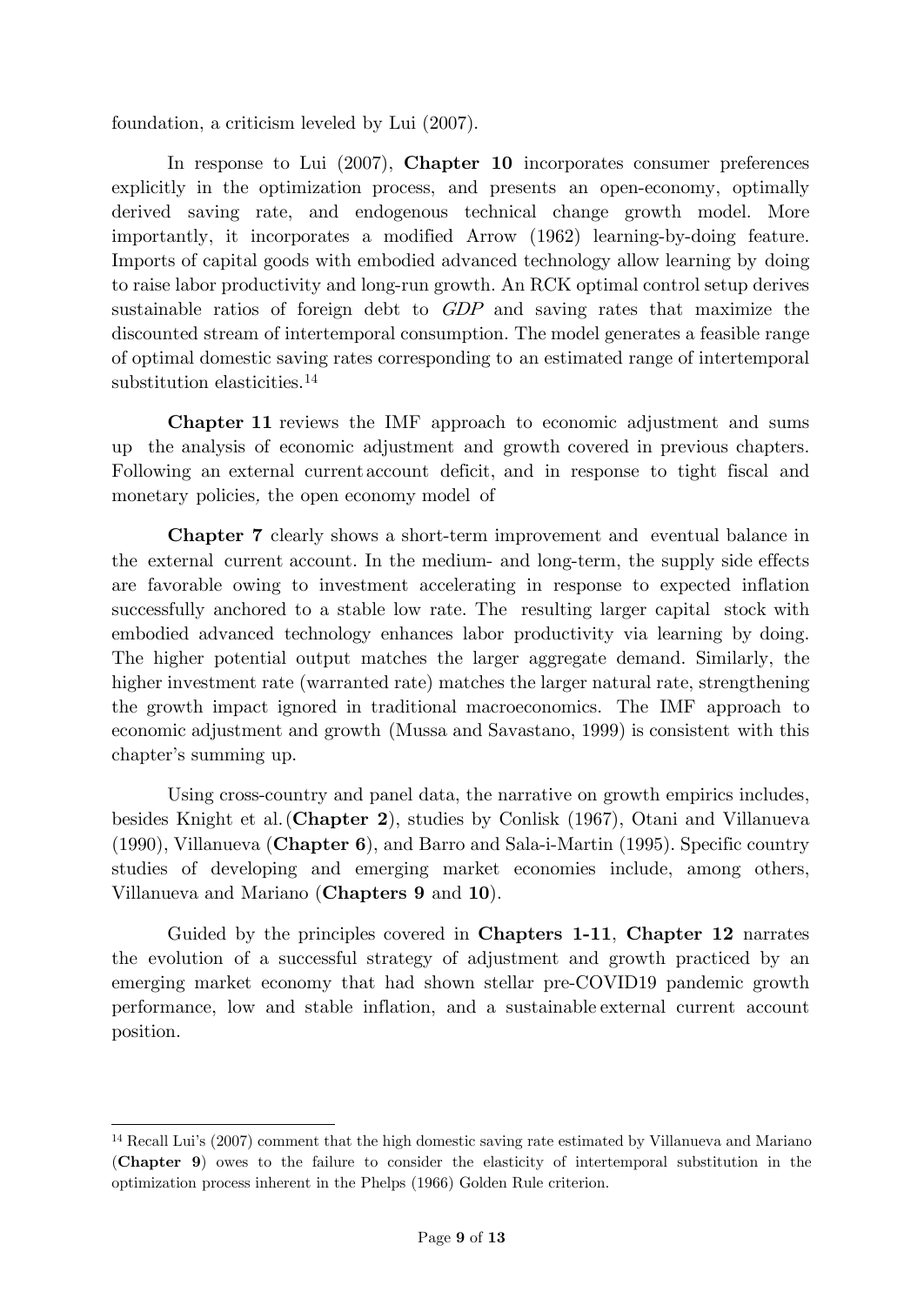#### **References**

- Agénor, P-R (2004). The Economics of Adjustment and Growth. Cambridge, MA: HarvardUniversity Press.
- Aghion, P and P Howitt (1997). Endogenous Growth Theory. Cambridge, MA: MIT Press.Arrow, K (1962). The economic implications of learning by doing. Review of Economic Studies, 29, 155-73.
- Atje, R and B Jovanovic (1993). Stock markets and development. European Economic Review, 37, 632-640.
- Barro, R and X Sala-i-Martin (1992). Convergence. Journal of Political Economy, 100, 223-251.
- Barro, R and X Sala-i-Martin (1995). Economic Growth. N.Y.: McGraw Hill.
- Cass, D (1965). Optimum growth in an aggregative model of capital accumulation. Review of Economic Studies, 32, 233–240.
- Chamberlain, G (1982). Multivariate Regression Models for Panel Data. Journal of Econometrics, 18, 5-46.
- Chamberlain, G (1983). Panel Data. *Handbook of Econometrics*, Vol. II, ed. by Zvi Griliches and Michael Intriligator. Amsterdam: North Holland.
- Congressional Budget Office (2018). CBO's Projection of Labor Force Participation Rates.
- Conlisk, J (1967). A modified neoclassical growth model with endogenous technical change. The Southern Economic Journal, 34, 199–208.
- Conlisk, J (2004). Herbert Simon as friend to economists out of fashion. In M Augier and J March (eds). Models of a Man: Essays in Memory of Herbert A. Simon. Cambridge, MA: MIT Press, 191-197. Working Paper No. 2018-04, March 16.
- Domar, E (1946). Capital expansion, rate of growth, and employment. Econometrica, 14, 137-147.
- Grigoli, F, Z Koczan, and P Tapalova (2018). Drivers of Labor Participation: Macro and Micro Evidence. International Monetary Fund Working Paper WP/18/150. Washington, DC.
- Grossman, G and E Helpman (1990). Comparative advantage and long-run growth. American Economic Review, 80, 796–815.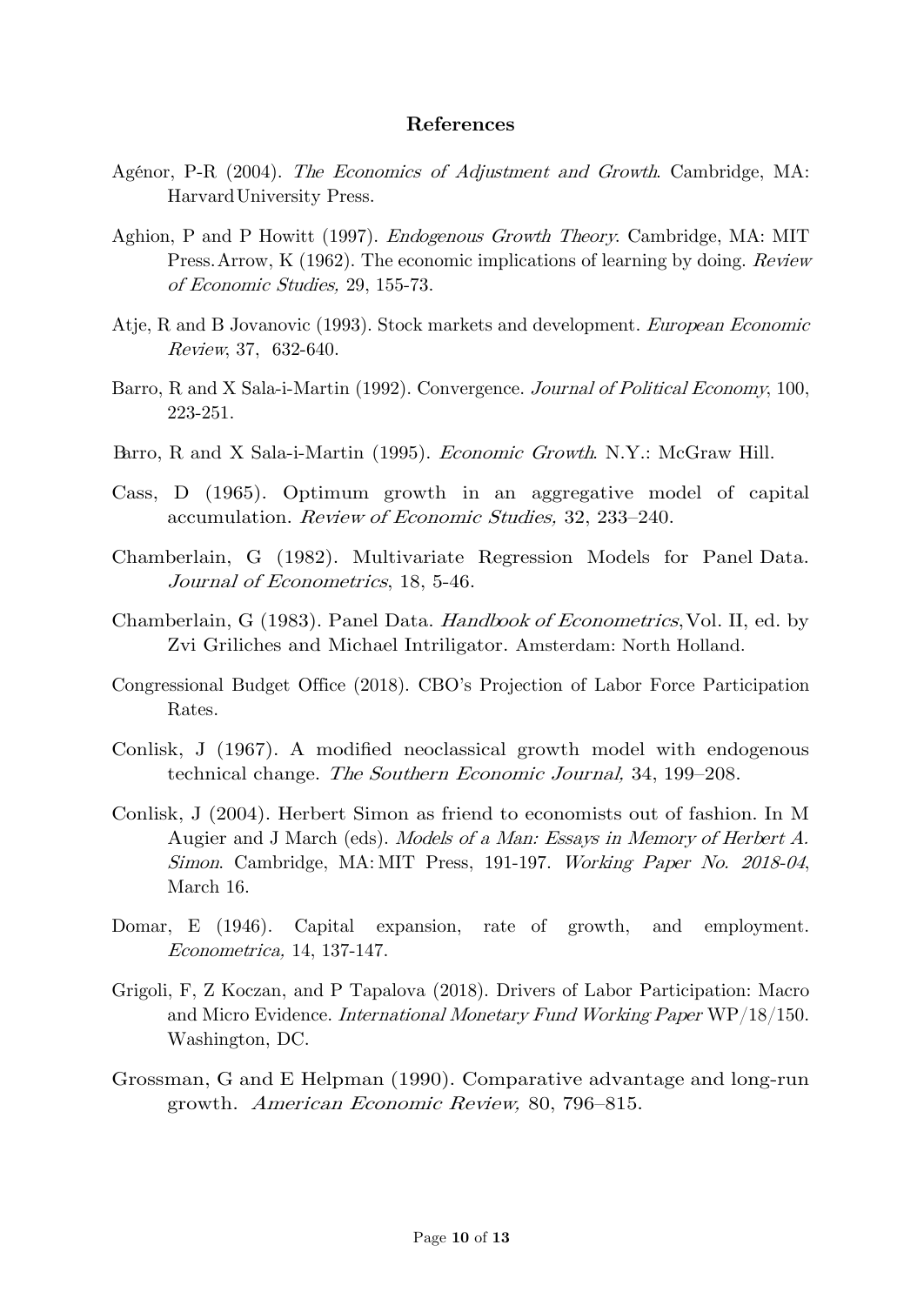- Grossman G and E Helpman (1991). Innovation and Growth in the Global Economy. Cambridge, MA: MIT Press.
- Hacche, G (1979). The Theory of Economic Growth: An Introduction. NY: St Martin's Press.Hall, R and J Taylor (1997). Macroeconomics. NY: WW Norton & Company.
- Harrod, R (1939). An essay in dynamic theory. The Economic Journal, 49, 14-33.
- Ito, T and A Rose, editors (2007). Fiscal Policy and Management in East Asia, Chicago: NBER,University of Chicago Press).
- Knight, M, N Loayza, and D Villanueva (1993, Chapter 2). Testing the neoclassical theoryof economic growth: a panel data approach. IMF Staff Papers, 40, 512-541.
- Koopmans, T (1965). On the concept of optimal economic growth. The Economic Approach to Development Planning, Ch. 4. Amsterdam: North-Holland Publishing.
- Kraay, A and V Nehru (2004). When is external debt sustainable? World Bank PolicyResearch Working Paper <sup>3200</sup>.
- Lucas, R (1988). On the mechanics of economic development. Journal of MonetaryEconomics, 22, 3–42.
- Lui, F (2007). Comment on external debt, adjustment and growth, by Villanueva, D and R. Mariano, in Ito, T and A Rose (eds), Fiscal Policy and Management in East Asia. NationalBureau of Economic Research. Chicago: University of Chicago Press. Available at http: /[/www.nber.org/chapters/c0381.](http://www.nber.org/chapters/c0381)
- Manasse, P and N Roubini (2005). Rules of thumb for sovereign debt crises. International Monetary Fund Working Paper 05/42.
- Manasse P and A. Schimmelpfenning (2003). Predicting sovereign debt crises. University of Bologna, IMF, and New York University Working Paper.
- Mankiw, N G, D Romer, and D Weil (1992). A Contribution to the Empirics of Economic Growth. The Quarterly Journal of Economics, 107, 407-437.
- Mussa, M and M Savastano (1999). The IMF approach to economic stabilization. IMF Working Paper 99/104.
- Otani, I and D Villanueva (1989). Theoretical aspects of growth in developing countries: external debt dynamics and the role of human capital. IMF Staff Papers, 36, 307–342.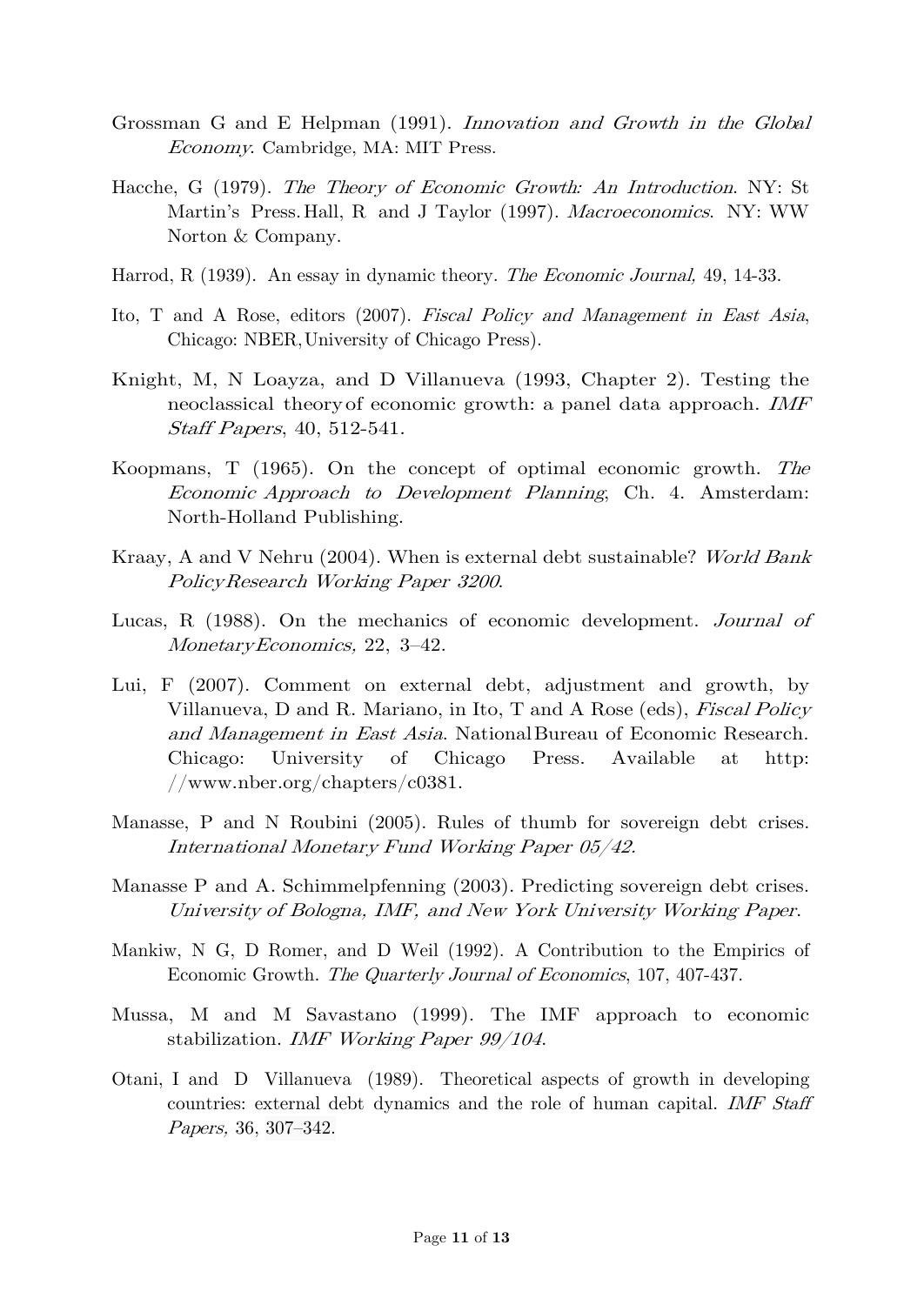- Otani, I and D Villanueva (1990). Long-term growth in developing countries and its determinants: an empirical analysis. World Development, 18, 769-783.
- Pasinetti, L (1962). Rate of profit and income distribution in relation to the rate of economic growth. Review of Economic Studies, 29, 267-79.
- Patillo, C, H Poirson, and L Ricci (2004). What are the channels through which external debt affects growth?. International Monetary Fund Working Paper 04/15.
- Phelps, E (1966). Golden Rules of Economic Growth. New York: WW Norton.
- Ramsey, F (1928). A mathematical theory of saving. Economic Journal, 38, 543–559.Rebelo, S (1991). Long-run policy analysis and long-run growth. Journal of Political Economy, 99, 500–521.
- Reinhart, C, K Rogoff, and M Savastano (2003). Debt intolerance. BrookingsPapers on Economic Activity.
- Rivera-Batiz, L and P Romer (1991). International trade with endogenous technical change. NBER Working Paper 3594. Washington: National Bureau of Economic Research.
- Romer, P (1986). Increasing returns and long-run growth. *Journal of Political* Economy, 94, 1002–1037.
- Romer, P (1990). Endogenous technical change. Journal of Political Economy, 98, S71-S102.
- Samuelson, P and F Modigliani (1966). The Pasinetti paradox in neoclassical and more generalmodels. Review of Economic Studies, 33, 269-301.
- Solow, R (1956). A contribution to the theory of economic growth. The QuarterlyJournal of Economics, 70, 65–94.
- Solow, R (1991). Policies for Economic Growth. Sture Memorial Lecture, Johns Hopkins University School of Advanced International Studies.
- Summers, R and A Heston (1991). The Penn World table (Mark 5): an expanded set of international comparisons, 1950-1988. The Quarterly Journal of Economics, 106, 327-361.
- Swan, T (1956). Economic growth and capital accumulation. Economic Record, 32,334–362.
- Villanueva, D (1994, Chapter 6). Openness, human development, and fiscal policies: effects oneconomic growth and speed of adjustment. IMF Staff Papers, 41, 1-29.